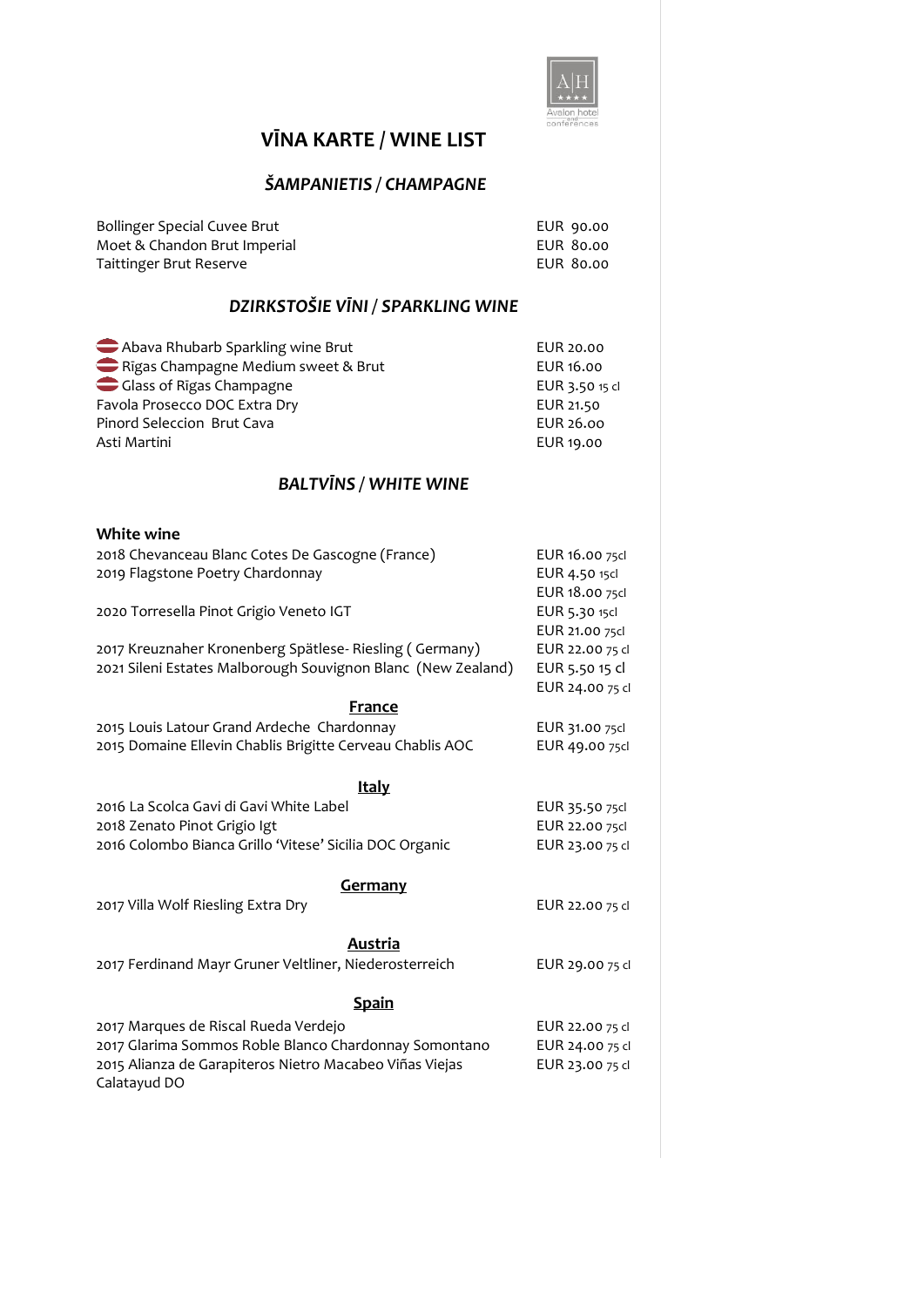

| <b>Chile</b><br>2017 Echeverria Sauvignon Blanc Reserva Casablanca                                                                                                      | EUR 24.00 75cl                                        |
|-------------------------------------------------------------------------------------------------------------------------------------------------------------------------|-------------------------------------------------------|
| <b>Australia</b>                                                                                                                                                        |                                                       |
| 2017 Penfold Koonunga Hill Chardonnay                                                                                                                                   | EUR 26.00 75 cl                                       |
| <b>South Africa</b><br>2016 Simonsig Chardonnay Stellenbosh<br>2017 Swartland Winery Winemakers Collection Granite Rock<br><b>Blend White Paardeberg</b>                | EUR 26.50 75 cl<br>EUR 23.00 75 cl                    |
| SĀRTVĪNI / ROSÉ WINE                                                                                                                                                    |                                                       |
| 2018 Sunset Point Zinfandel Rose Puglia IGT (Italy)<br>2018 Sartori Pinot Grigio Igt Blush Rose (Italy)<br>2018 Domaine des Cedres Rose D'Anjou AOC (semi dry) (France) | EUR 19.00 75 cl<br>EUR 18.00 75 cl<br>EUR 24.00 75 cl |
| DESERTA VĪNS/ DESSERT WINE<br>Adega De Pegoes Moscatel De Setubal                                                                                                       | EUR 27.50 75 cl                                       |
| <b>SARKANVINI / RED WINE</b>                                                                                                                                            |                                                       |
| <b>Red wine</b>                                                                                                                                                         |                                                       |
| 2019 Flagstone Poetry (South Africa)                                                                                                                                    | EUR 4.50 15 cl                                        |
| 2018 Trapiche Oak Cask Cabernet Sauvignon (Argentina)                                                                                                                   | EUR 18.00 75 cl<br>EUR 4.90<br>EUR 24.00 75 cl        |
| 2020 Beats The Devil Shiraz (Australia)                                                                                                                                 | EUR 5.30<br>EUR 21.00 75 cl                           |
| 2018 Fattoria Montecchio Chianti DOCG (Italy)                                                                                                                           | EUR 24.00 75 cl                                       |
| <b>France</b>                                                                                                                                                           |                                                       |
| 2018 Cotes du Rhone AOC 'Les Vignes du Prince' Rhone<br>2017 Château Saint Romans Bordeaux AOC<br>2013 Lucien M Pinot Noir Bourgogne AOC                                | EUR 23.00 75 cl<br>EUR 25.00 75 cl<br>EUR 45.00 75 cl |
| <b>Italy</b>                                                                                                                                                            |                                                       |
| 2018 Cantina Sacchetto Pinot Nero Venezie IGP<br>2017 Lucarelli Primitivo di Manduria DOC<br>2018 Allegrini Valpolicella                                                | EUR 26.00 75 cl<br>EUR 35.00 75 cl<br>EUR 36.00 75 cl |
|                                                                                                                                                                         |                                                       |
| <b>Spain</b><br>2014 Ondarre Rioja Reserva DOC<br>2016 Casa Del Valle Hacienda Syrah Tierra de Castilla                                                                 | EUR 34.00 75 cl<br>EUR 19.50 75 cl                    |
|                                                                                                                                                                         |                                                       |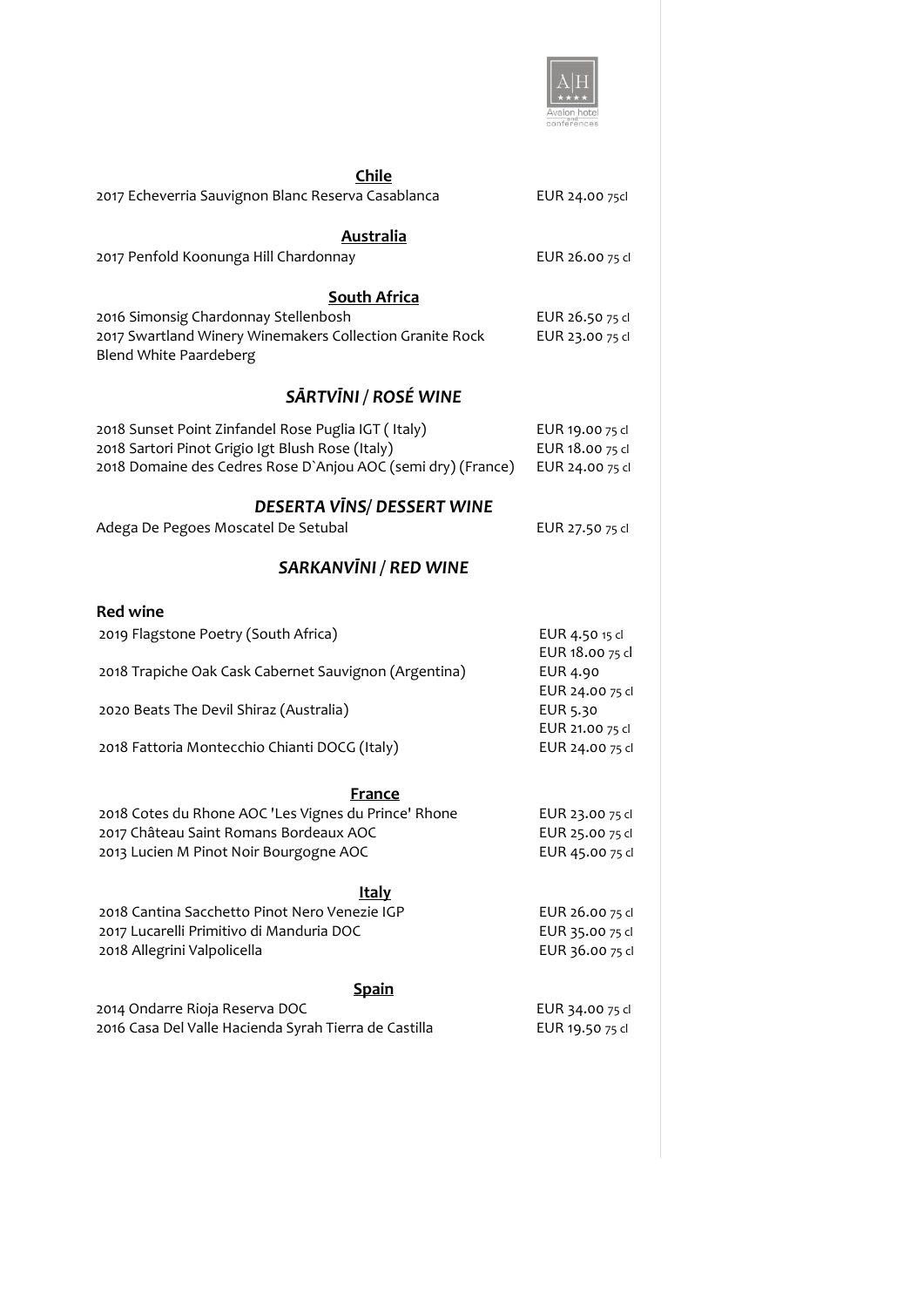

# **Chile**

| 2014 Echeverria Syrah Reserve Curico Valley | EUR 33.00 75 cl |
|---------------------------------------------|-----------------|
| 2017 Cono Sur Merlot Reserva Especial       | EUR 24.00 75 cl |
| 2017 Cono Sur Pinot Noir Reserva Especial   | EUR 24.00 75 cl |

#### **USA**

| 2014 Calico Mane Zinfandel California    | EUR 25.00 75 cl |
|------------------------------------------|-----------------|
| 2017 Old Vine Zinfandel Lodi             | EUR 25.00 75 cl |
| 2014 Parducci Small Lot Blend Pinot Noir | EUR 31.50 75 cl |

#### **Australia**

| 2018 Berton Vineyards Metal Label Black Shiraz South East | EUR 26.00 75 cl |
|-----------------------------------------------------------|-----------------|
| 2017 Penfolds Koonunga Hill Shiraz Cabernet               | EUR 28.00 75 cl |
| 2017 Wolf Blass Eaglehawk Merlot                          | EUR 26.00 75 cl |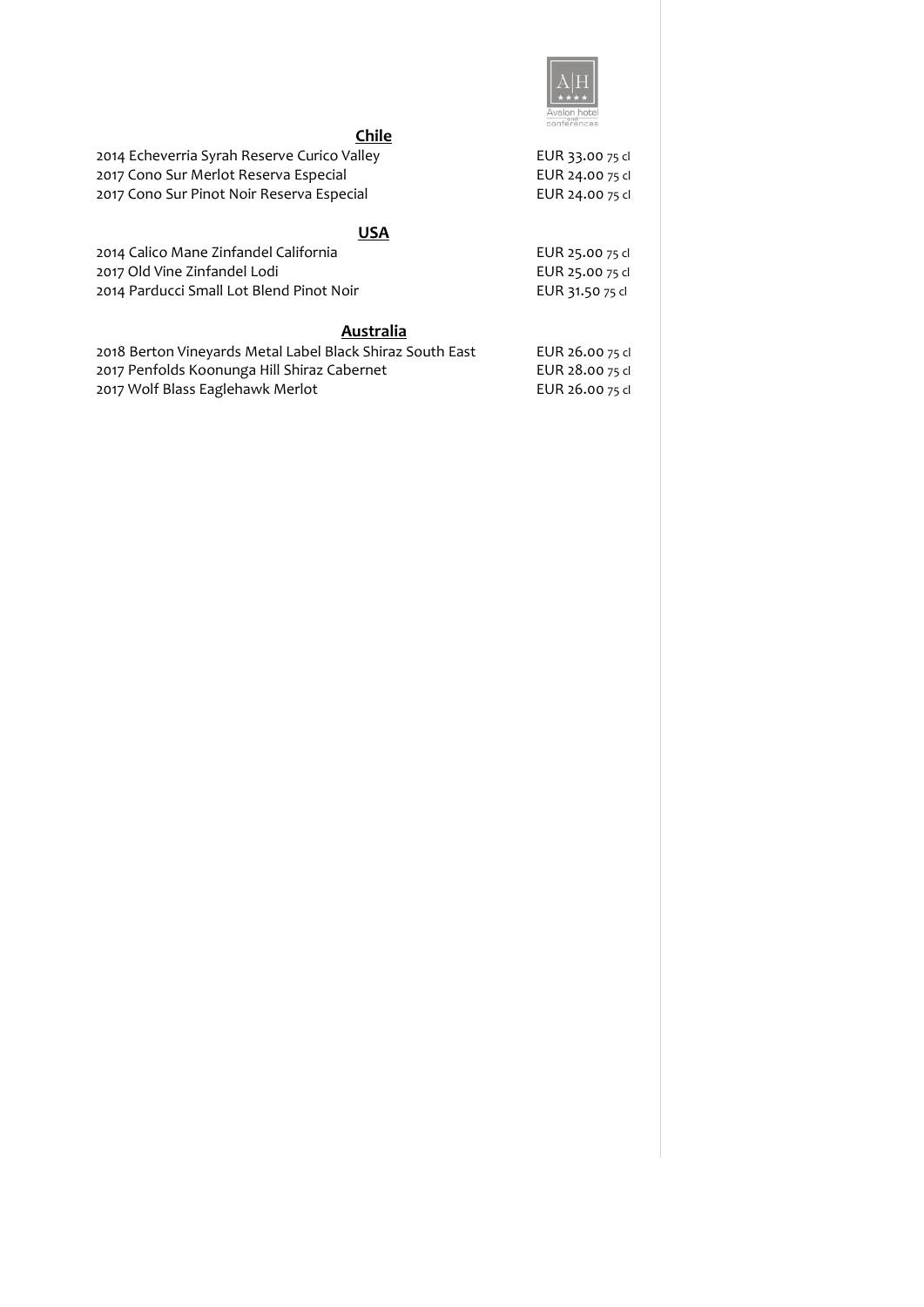

## *PORT / SHERRY*

| Portugal Noval Fine Ruby Port      | EUR 4.20 $(5 \text{ cl})$ |  |
|------------------------------------|---------------------------|--|
| Italy Pellegrino Fine Ruby Marsala | EUR 3.50 $(5 \text{ cl})$ |  |
| Spain Romate Fino Sherry           | EUR 3.50 $(5 \text{ cl})$ |  |

#### *VERMUTS / VERMOUTH*

| Martini Bianco | EUR $4.50$ (10 cl)         |  |
|----------------|----------------------------|--|
| Martini Rosso  | EUR 4.50 $(10 \text{ cl})$ |  |
| Martini Dry    | EUR 4.50 $(10 \text{ cl})$ |  |
| Campari        | EUR 4.50 $(5 \text{ cl})$  |  |
| Aperol         | EUR 4.50 $(5 \text{ cl})$  |  |

#### *DEGVĪNS / VODKA*

| Riga Black vodka    | EUR 4.20 $(5 \text{ cl})$ |  |
|---------------------|---------------------------|--|
| Smirnoff Red        | EUR 4.20 $(5 \text{ cl})$ |  |
| Absolut vodka       | EUR 4.20 $(5 \text{ cl})$ |  |
| Finlandia           | EUR 4.20 $(5 \text{ cl})$ |  |
| Finlandia Cranberry | EUR 4.50 $(5 \text{ cl})$ |  |

# *DŽINS / GIN*

| Gordon's London Dry Gin | EUR 4.50 (5 cl) |  |
|-------------------------|-----------------|--|
| Bombay Sapphire         | EUR 5.00 (5 cl) |  |

## *TEKILA / TEQUILA*

| Olmeca Silver | EUR $4.50$ $(5 \text{ cl})$ |  |
|---------------|-----------------------------|--|
| Sauza Gold    | EUR $4.50$ $(5 \text{ cl})$ |  |

## *RUMS / RUM*

| Bacardi Carta Blanca       | EUR 4.20        | (5 cl)           |
|----------------------------|-----------------|------------------|
| Bacardi Carta Negra        | EUR 4.20        | $(5 \text{ cl})$ |
| Bacardi Gold               | EUR 4.50        | $(5 \text{ cl})$ |
| Captain Morgan Black       | EUR 4.50        | $(5 \text{ cl})$ |
| Captain Morgan Spiced Gold | EUR 4.20        | $(5 \text{ cl})$ |
| Old Pascas 73%             | EUR 4.20        | $(5 \text{ cl})$ |
| Diplomatico                | EUR 10.00       | $(5 \text{ cl})$ |
| Dictador 20 Y.O            | EUR 10.00       | $(5 \text{ cl})$ |
| Dictador 12 Y.O            | <b>EUR 8.00</b> | $(5 \text{ cl})$ |
| Mount Gay 1703             | EUR 20.00       | $(5 \text{ cl})$ |
| Cachaca                    | <b>EUR 4.00</b> | (5 cl)           |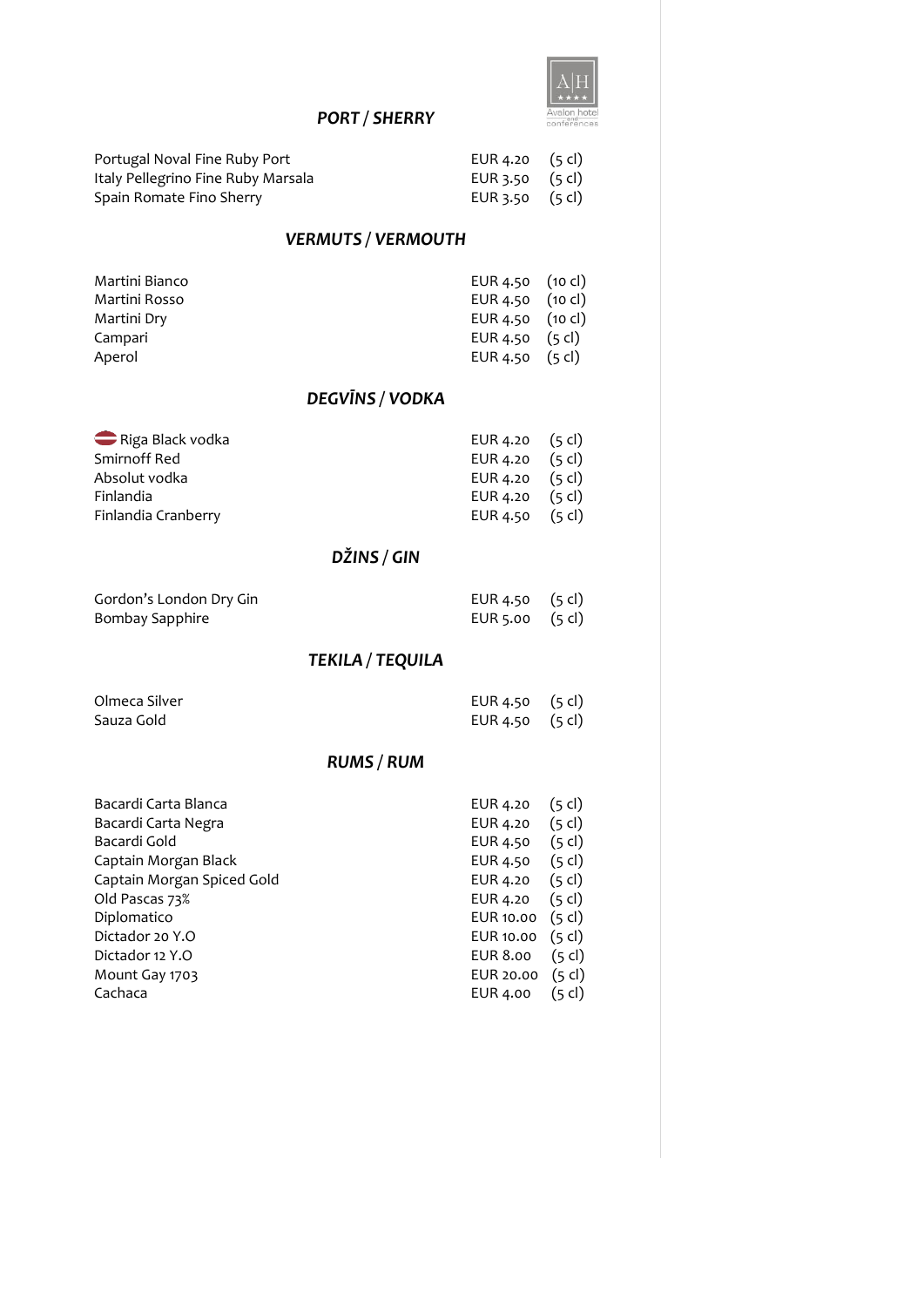

#### *VISKIJS / WHISKY*

| Johnie Walker Black Label<br>Nikka From The Barrel<br>Tullamore Dew<br>Jameson<br><b>Teeling Single Malt</b><br>Jack Daniel's<br>Jack Daniels Single Barrel<br>Glenfidich 12 Y.O.<br>Chivas Regal 12 Y.O.<br>Chivas Regal 15 Y.O.<br>Chivas Royal Salute 21 Y.O.<br>Glenmorangie 10 Y.O.<br>Ardbeg 10 Y.O.<br>Macallan 12 Y.O.<br>Macallan 18 Y.O. | $(5 \text{ cl})$<br>EUR 7.50<br>$(5 \text{ cl})$<br>EUR 6.50<br>$(5 \text{ cl})$<br>EUR 5.50<br>EUR 5.50<br>$(5 \text{ cl})$<br>EUR 8.50<br>$(5 \text{ cl})$<br>$(5 \text{ cl})$<br>EUR 6.00<br>$(5 \text{ cl})$<br>EUR 8.70<br>$(5 \text{ cl})$<br>EUR 8.00<br>$(5 \text{ cl})$<br>EUR 8.00<br>$(5 \text{ cl})$<br>EUR 11.00<br>$(5 \text{ cl})$<br>EUR 21.50<br>EUR 8.60<br>$(5 \text{ cl})$<br>$(5 \text{ cl})$<br>EUR 8.90<br>$(5 \text{ cl})$<br>EUR 13.00<br>EUR 23.00<br>$(5 \text{ cl})$ |
|----------------------------------------------------------------------------------------------------------------------------------------------------------------------------------------------------------------------------------------------------------------------------------------------------------------------------------------------------|--------------------------------------------------------------------------------------------------------------------------------------------------------------------------------------------------------------------------------------------------------------------------------------------------------------------------------------------------------------------------------------------------------------------------------------------------------------------------------------------------|
| <b>ARMANJAKS / ARMAGNAC</b>                                                                                                                                                                                                                                                                                                                        |                                                                                                                                                                                                                                                                                                                                                                                                                                                                                                  |
| Baron Gaston Legrand VSOP                                                                                                                                                                                                                                                                                                                          | EUR 7.00 (5cl)                                                                                                                                                                                                                                                                                                                                                                                                                                                                                   |
| <b>BRENDIJS / BRANDY</b>                                                                                                                                                                                                                                                                                                                           |                                                                                                                                                                                                                                                                                                                                                                                                                                                                                                  |
| Metaxa 7*                                                                                                                                                                                                                                                                                                                                          | $(5 \text{ cl})$<br>EUR 5.00                                                                                                                                                                                                                                                                                                                                                                                                                                                                     |
| <b>KALVADOSS/CALVADOS</b>                                                                                                                                                                                                                                                                                                                          |                                                                                                                                                                                                                                                                                                                                                                                                                                                                                                  |
| <b>Busnel Fine Calvados</b>                                                                                                                                                                                                                                                                                                                        | $(5 \text{ cl})$<br>EUR 5.50                                                                                                                                                                                                                                                                                                                                                                                                                                                                     |
| KONJAKS / COGNAC                                                                                                                                                                                                                                                                                                                                   |                                                                                                                                                                                                                                                                                                                                                                                                                                                                                                  |

| Hennessy X.O.    | EUR 25.00 $(5 cl)$         |                  |
|------------------|----------------------------|------------------|
| Hennessy VSOP    | EUR 8.50                   | $(5 \text{ cl})$ |
| Hennessy VS      | EUR 6.50                   | $(5 \text{ cl})$ |
| Martell Cohiba   | EUR 38.00 $(5 \text{ cl})$ |                  |
| Martell X.O.     | EUR 25.00 (5 cl)           |                  |
| Martell VSOP     | EUR 8.50                   | $(5 \text{ cl})$ |
| Martell VS       | EUR 6.50                   | $(5 \text{ cl})$ |
| Corvoisier VSOP  | <b>EUR 8.00</b>            | $(5 \text{ cl})$ |
| Remy Martin VSOP | <b>EUR 8.50</b>            | $(5 \text{ cl})$ |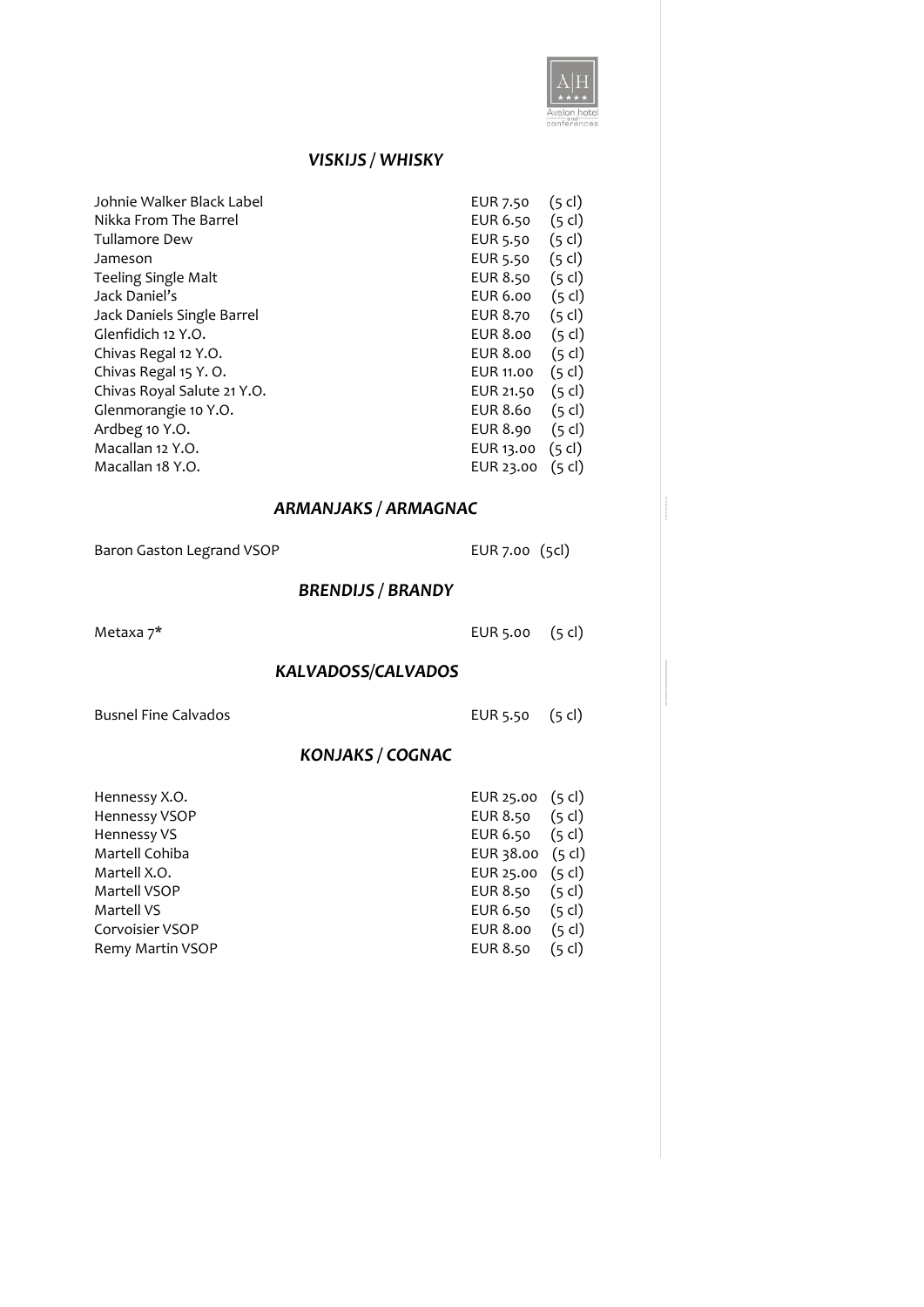

# *LIĶIERI / LIQUEUR*

| <b>Baileys</b><br>Kahlua<br>Jagermeister<br>Cointreau<br>Malibu<br>Amaretto<br>Riga Black Balsam     | EUR 5.00<br>EUR 4.50<br>EUR 4.00<br>EUR 5.00<br>EUR 4.00<br>EUR 4.50<br>EUR 4.00 | $(5 \text{ cl})$<br>$(5 \text{ cl})$<br>$(5$ cl)<br>$(5 \text{ cl})$<br>$(5 \text{ cl})$<br>$(5 \text{ cl})$<br>$(5 \text{ cl})$ |
|------------------------------------------------------------------------------------------------------|----------------------------------------------------------------------------------|----------------------------------------------------------------------------------------------------------------------------------|
| Riga Black Balsam cherry<br>Riga Black Balsam currant<br>Pernod<br>Drambuie<br>Sambuca<br>Limoncello | EUR 4.00<br>EUR 4.00<br>EUR 5.00<br>EUR 6.00<br>EUR 4.00<br>EUR 4.00             | $(5 \text{ cl})$<br>$(5 \text{ cl})$<br>$(5 \text{ cl})$<br>$(5 \text{ cl})$<br>$(5 \text{ cl})$<br>$(5 \text{ cl})$             |
| Galliano                                                                                             | <b>EUR 6.00</b>                                                                  | $(5 \text{ cl})$                                                                                                                 |
| <b>GRAPA / GRAPPA</b>                                                                                |                                                                                  |                                                                                                                                  |
| Cavalline Bianco Nobile                                                                              | EUR 4.00                                                                         | $(5 \text{ cl})$                                                                                                                 |
| <b>ABSINTS / ABSINTH</b>                                                                             |                                                                                  |                                                                                                                                  |
| Xenta Absenta                                                                                        | EUR 6.00                                                                         | $(5 \text{ cl})$                                                                                                                 |
| ALUS / BEER                                                                                          |                                                                                  |                                                                                                                                  |
| Local draft beer                                                                                     |                                                                                  |                                                                                                                                  |
| Mežpils Saules eils<br>$\bigcirc$ "Mežpils"                                                          | EUR 4.20<br>EUR 5.70<br>EUR 3.70                                                 | (0.3)<br>(0.51)<br>(0.3)                                                                                                         |
| <b>Bottle beer</b>                                                                                   | EUR 4.70                                                                         | (0.5)                                                                                                                            |
| "Mežpils" dark beer<br>*EUR 0.10 deposit charge applies                                              | EUR 4.70                                                                         | $(0.51)^*$                                                                                                                       |
| Carlsberg non-alcoholic beer                                                                         | EUR 3.50                                                                         | (0.33)                                                                                                                           |
| Draft cider<br>Pear Cider "Sommersby"<br><b>Bottle cider</b>                                         | EUR 3.85<br>EUR 4.85                                                             | (0.3)<br>(0.5)                                                                                                                   |
| Abava Apple Cider<br>Abava Meadows Cider                                                             | EUR 3.85<br>EUR 3.85                                                             | (0.33)<br>(0.33)                                                                                                                 |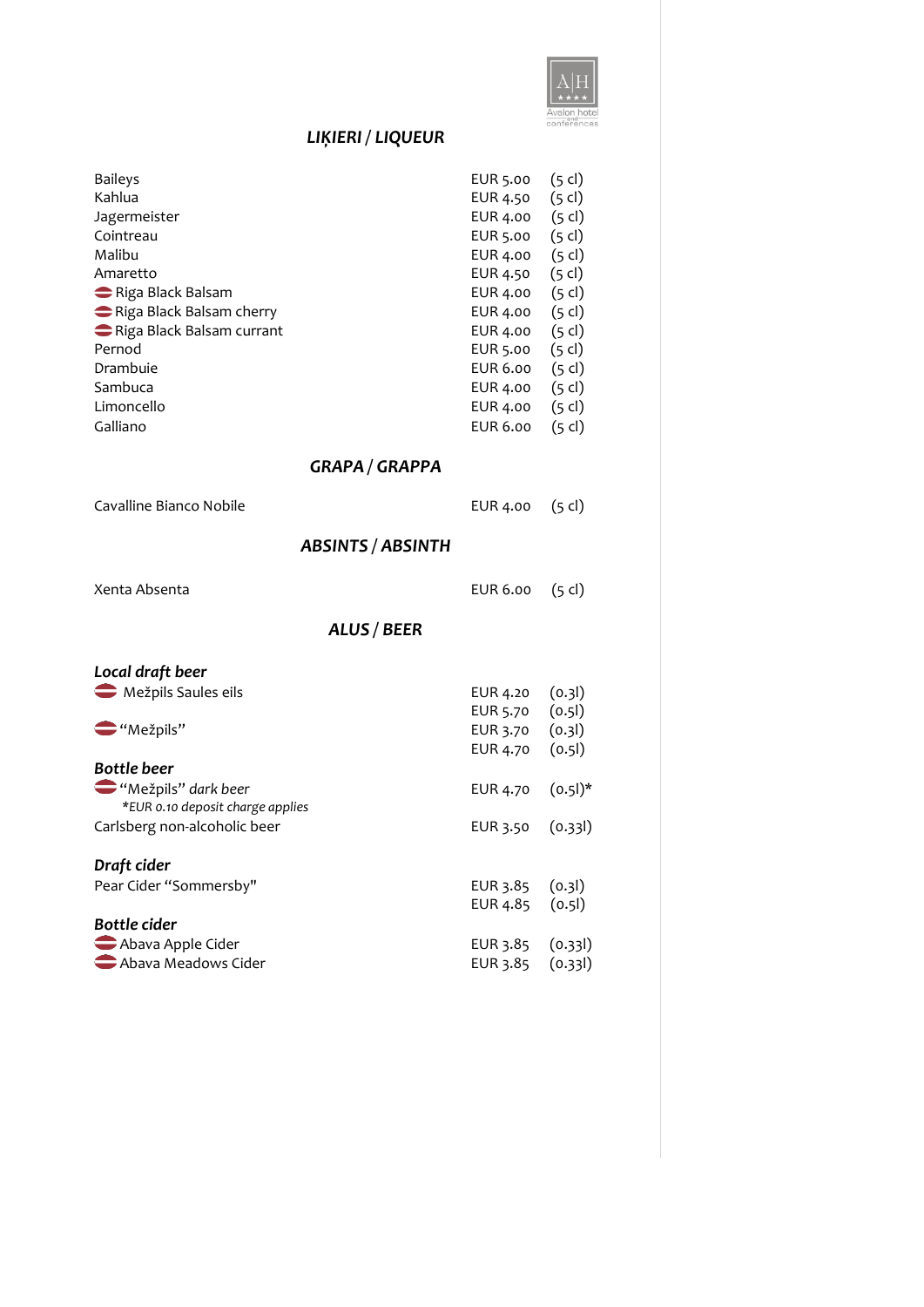

# *ATSPIRDZINOŠIE DZĒRIENI / SOFT DRINKS*

| Acqua Panna<br>Acqua Panna<br>San Pelegrino<br>San Pelegrino                | EUR 2.50<br>EUR 4.50<br>EUR 2.50<br>EUR 4.50 | $(25 \text{ cl})^*$<br>$(75 \text{ cl})^*$<br>$(25 \text{ cl})^*$<br>$(75 \text{ cl})^*$ |
|-----------------------------------------------------------------------------|----------------------------------------------|------------------------------------------------------------------------------------------|
| Coca cola/ Coca cola Zero<br>Fanta / Sprite / Tonic<br>Energy drink Battery | EUR 2.50<br>EUR 2.50<br>EUR 3.50             | $(25 \text{ cl})$ *<br>$(25 \text{ cl})^*$<br>(0.331)                                    |
| *EUR 0.10 deposit charge applies                                            |                                              |                                                                                          |
| Sulas / Juices                                                              |                                              |                                                                                          |
| Apelsinu/Orange                                                             | EUR 2.20                                     | $(20 \text{ cl})$                                                                        |
| Ābolu/Apple                                                                 | EUR 2.20                                     | $(20 \text{ cl})$                                                                        |
| Vīnogu/Grape                                                                | EUR 2.20                                     | $(20 \text{ cl})$                                                                        |
| Dzērveņu/Cranberry                                                          | EUR 2.20                                     | $(20 \text{ cl})$                                                                        |
| Upeņu/Black Currant                                                         | EUR 2.20                                     | $(20 \text{ cl})$                                                                        |
| Persiku/ Peach                                                              | EUR 2.20                                     | $(20 \text{ cl})$                                                                        |
| Plūmju/ Plum                                                                | EUR 2.20                                     | $(20 \text{ cl})$                                                                        |
| Ananāsu/ Pineapple                                                          | EUR 2.20                                     | $(20 \text{ cl})$                                                                        |
| Tomātu/Tomato                                                               | EUR 2.20                                     | $(20 \text{ cl})$                                                                        |
| Svaigi spiestas sulas / Fresh Juices                                        |                                              |                                                                                          |
| Apelsinu/Orange                                                             | EUR 3.60                                     | $(20 \text{ cl})$                                                                        |
| Greipfrūts/Grapefruit                                                       | EUR 3.60                                     | $(20 \text{ cl})$                                                                        |
| Ābolu/Apple                                                                 | EUR 3.60                                     | $(20 \text{ cl})$                                                                        |
| Burkānu/ Carrot                                                             | EUR 3.60                                     | (20 cl)                                                                                  |

## *KARSTIE DZĒRIENI / HOT DRINKS*

| Kafija / Coffee                          | EUR 2.50         |
|------------------------------------------|------------------|
| Bezkofeina kafija / Decaffeinated coffee | EUR 2.50         |
| Espresso                                 | EUR 2.50         |
| Double Espresso                          | EUR 3.50         |
| Cappuccino                               | EUR 3.50         |
| Latte                                    | EUR 3.50         |
| Karstvīns / Mulled Wine                  | EUR 4.90 (25 cl) |
| Riga's Coffee                            | <b>EUR 7.70</b>  |
| Īru kafija / Irish Coffee                | EUR 7.70         |
| Tēja / Tea                               |                  |

| .                                               |          |
|-------------------------------------------------|----------|
| Melnā tēja/ Black tea/ Earl Grey                | EUR 2.50 |
| Zaļā tēja/ Green tea                            | EUR 2.50 |
| Jasmīnu tēja/ Jasmine tea                       | EUR 2.50 |
| Piparmētru tēja/ Peppermint tea                 | EUR 2.50 |
| Kumelīšu tēja/ Chamomile tea                    | EUR 2.50 |
| Augļu tēja/ Fruit tea                           | EUR 2.50 |
| Ingvera tēja ar augļiem/ Ginger tea with fruits | EUR 3.50 |
| Medus/Honey                                     | EUR 0.85 |
|                                                 |          |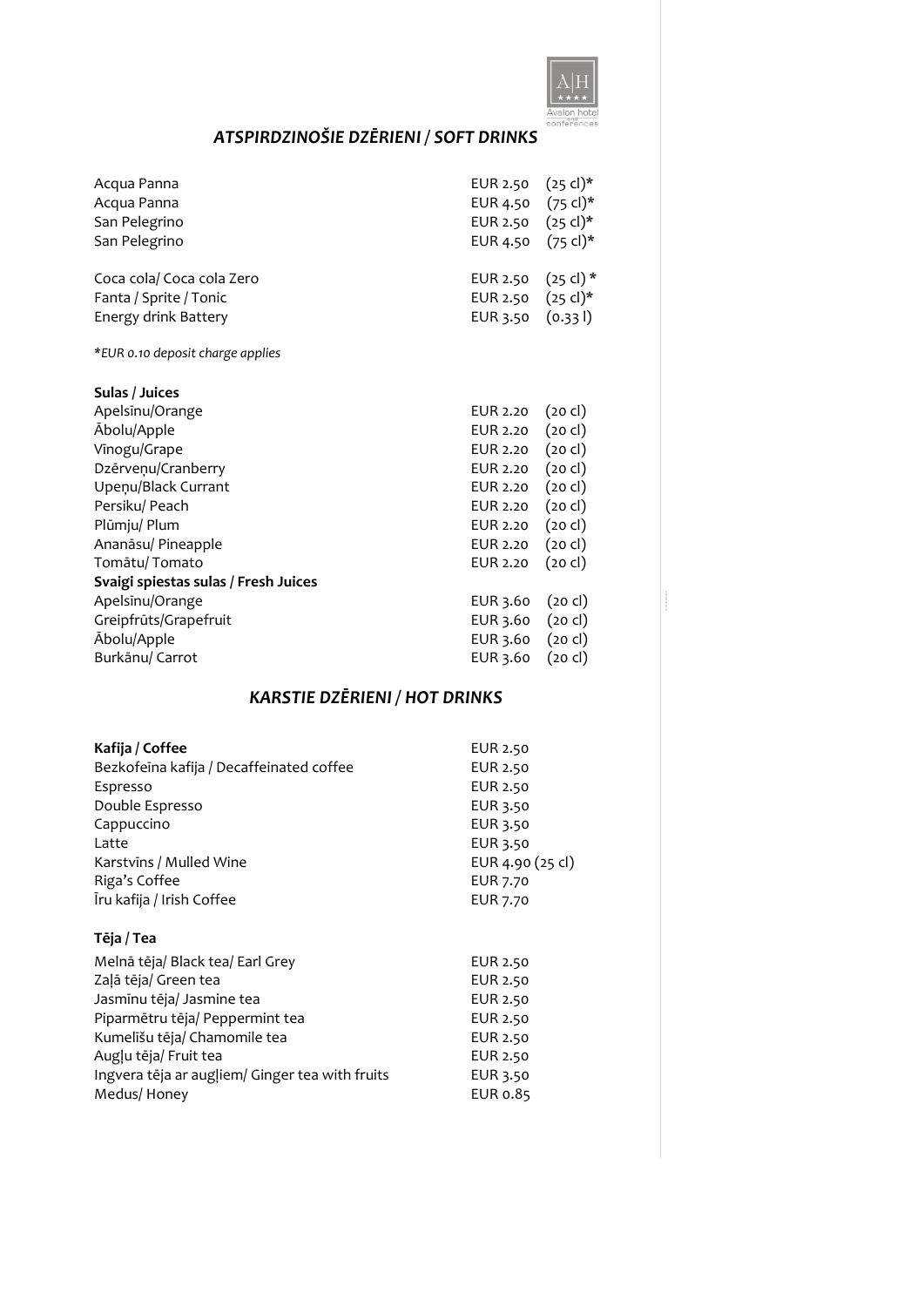

| KOKTEIĻI / COCKTAIL MENU                                                                     |                  |
|----------------------------------------------------------------------------------------------|------------------|
| Avalon<br>Gin, melon, passion fruit, blue curaccao, pineapple juice                          | EUR 9.00         |
| Mai-Tai<br>Triple sec, dark & white rum, pineapple & lemon juice,<br>orgeat, grenadine       | EUR8.00          |
| Sex on the Beach<br>Cranberry vodka, peach liquor, pineapple & cranberry<br>juice            | EUR 7.50         |
| Mojito<br>Rum, mint, lime, sugar, soda water                                                 | <b>EUR 8.50</b>  |
| <b>Tequila Sunrise</b><br>Tequila, orange juice, grenadine                                   | EUR 7.00         |
| Caipirinha<br>Cachaca, sugar, lime                                                           | EUR 6.50         |
| Pina Colada<br>Rum, coconut liquor, pineapple juice, cream                                   | <b>EUR 8.00</b>  |
| Daiquiri<br>Rum, sugar, lemon juice                                                          | EUR 6.50         |
| Margarita<br>Tequila, lime juice, Triple sec                                                 | EUR 7.20         |
| Cosmopolitan<br>Vodka, triple sec, cranberry juice, lime juice                               | EUR 6.50         |
| Sanfrancisko<br>Vodka, banana liquor, grenadine, orange juice                                | <b>EUR 7.00</b>  |
| Long Island Ice tea<br>Vodka, gin, white rum, tequila, triple sec, coca-cola,<br>lemon juice | <b>EUR 11.00</b> |
| <b>Bloody Mary</b><br>Vodka, tomato juice, lemon juice,                                      | EUR 7.50         |
| <b>Gin Tonic</b><br>Gin, tonic, lemon                                                        | EUR 7.00         |
| <b>Cuba Libre</b><br>White rum, coca-cola, lime                                              | EUR 6.50         |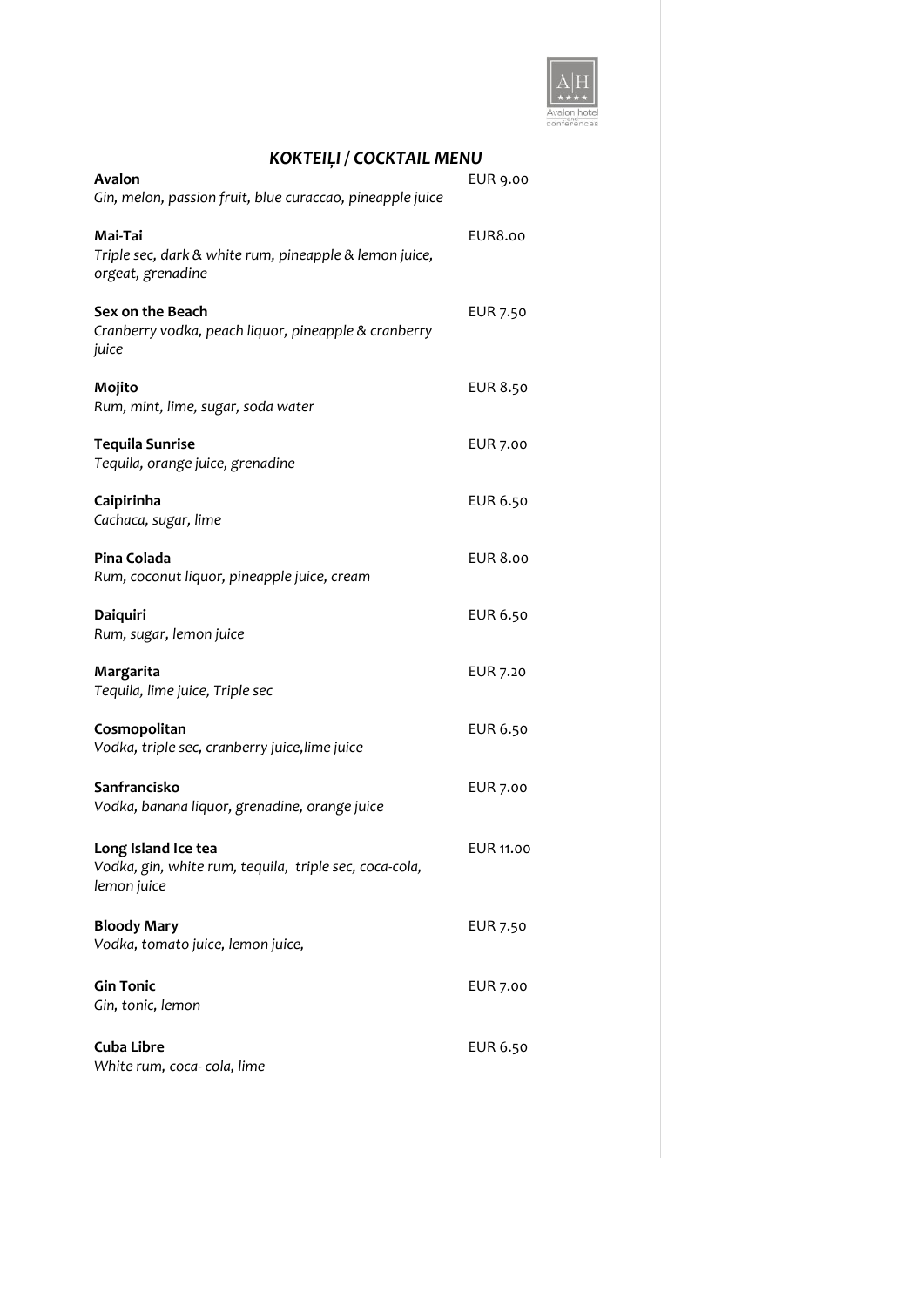

**Manhattan** EUR 7.50 *Whisky-Jack Daniels, Martini Rosso*

## *BEZALKOHOLISKIE KOKTEIĻI / NON-ALCOHOLIC COCKTAIL*

| Milk shake<br>Persiku/ Peach<br>Ananāsu/ Pineapple<br>Plūmju/ Plum<br>Ābolu/ Apple                            | EUR 5.50 |
|---------------------------------------------------------------------------------------------------------------|----------|
| <b>APPLE Mojito</b><br>Limes, peppermint, apple juice,<br>mineral water with gas, brown sugar,<br>crushed ice | EUR 6.50 |
| Nonalcoholic Pina Colada<br>Pineaple juice, coconut syrup, cream                                              | EUR 5.00 |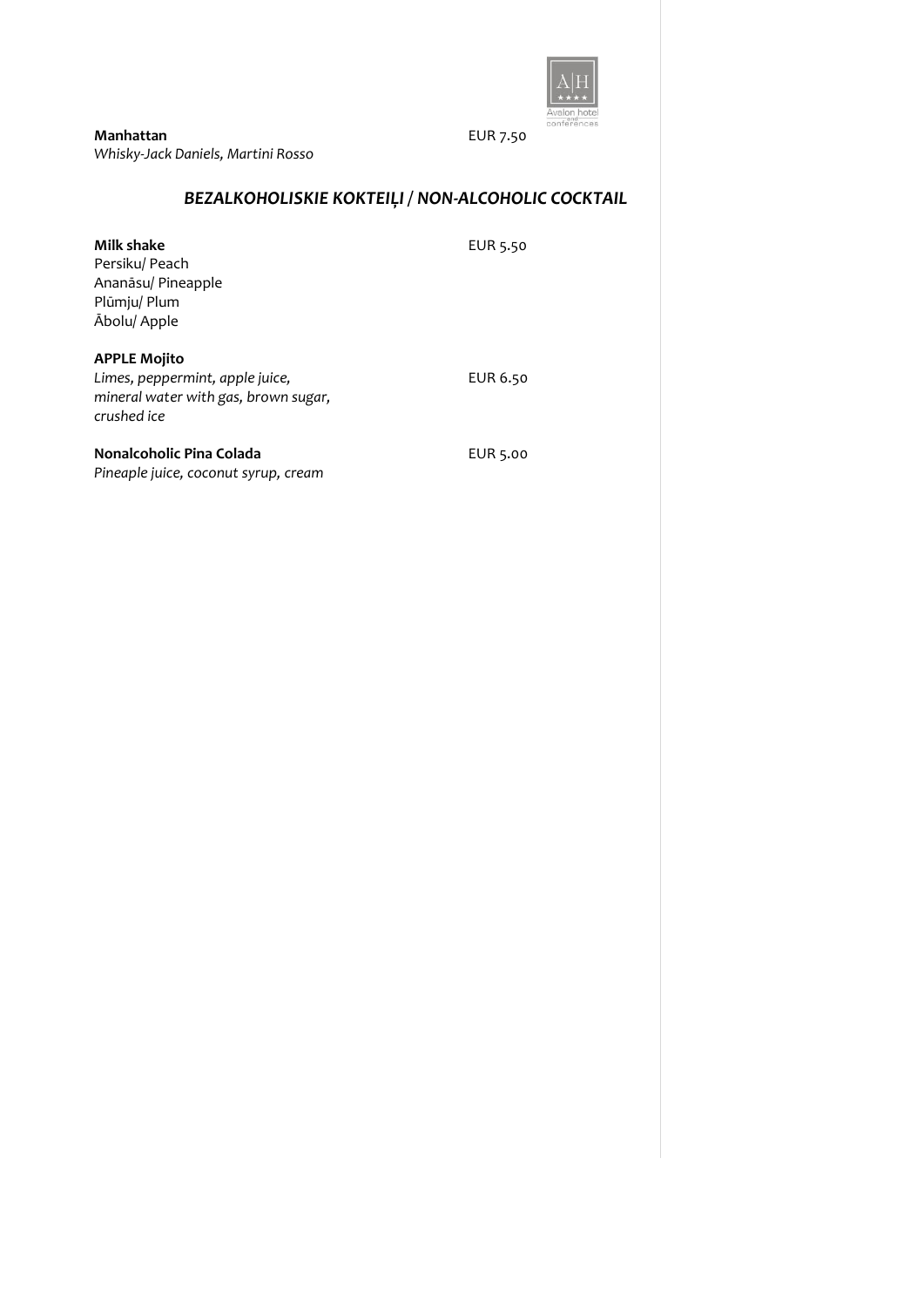

## *UZKODAS UN SALĀTI / APPETIZERS AND SALADS*

| <b>Čipsi Pringles / Potato crisps Pringles</b>                                                                                                                                                                                                           | <b>EUR 4.00</b>                           |
|----------------------------------------------------------------------------------------------------------------------------------------------------------------------------------------------------------------------------------------------------------|-------------------------------------------|
| Pašmāju marinētas olīvas / Homemade pickled olives                                                                                                                                                                                                       | EUR 3.50                                  |
| Salie riekstiņi / Salted peanuts                                                                                                                                                                                                                         | EUR 3.00                                  |
| Delikatešu siera plate ar grisīni standziņām,<br>riekstiem un medu<br>Fine cheese platter with grissini, nuts and honey                                                                                                                                  | EUR 14.50                                 |
| Načo čipsi ar gvakamoli un tomātu salsu<br>Nachos with guacamole and tomato salsa                                                                                                                                                                        | <b>EUR 8.50</b>                           |
| Cēzara salāti / Caesar salad<br>Ar bekonu / with bacon<br>Ar vistas fileju / with chicken<br>Ar ceptām tīģergarnelēm / with fried tiger shrimps                                                                                                          | <b>EUR 9.00</b><br>EUR 12.00<br>EUR 15.00 |
| Latvijas kūpinātās lauku vistas gaļas sendvičs<br>ar kartupeļu un kātu seleriju salātiem<br>Sandwich with smoked local free-range chicken<br>and celery potato salad                                                                                     | <b>EUR 8.50</b>                           |
| Garneļu salāti ar spinātiem,<br>avokado un mago salsu, sinepju un čilli mērci<br>Shrimp salad with spinach,<br>avocado and mango salsa, mustard and chilli dressing                                                                                      | EUR 12.00                                 |
| Sendvičs ar mazsālītu lasi un sinepju mērci<br>Lightly salted salmon sandwich with mustard sauce                                                                                                                                                         | EUR 10.00                                 |
| Uzkodu plate itāļu gaumē<br>(čoriso, Parmas šķiņķis, marinētas olīvas, marinēti<br>artišoki, divu veidu sieri, tomātu tapenāde)<br>Antipasto platter<br>(chorizo, Parma ham, pickled olives, pickled<br>artichokes, two kind of cheese, tomato tapenade) | EUR 15.50                                 |